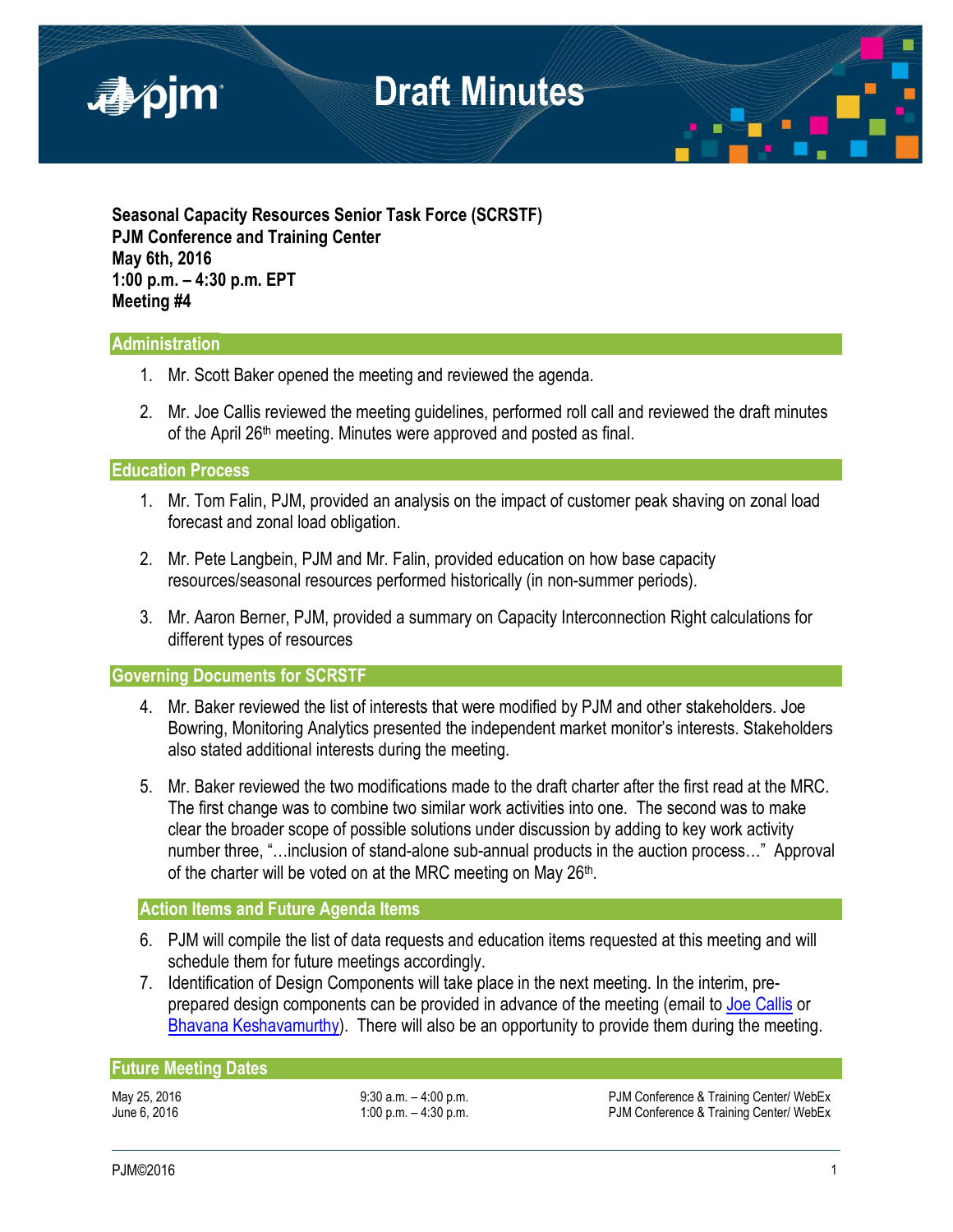

June 21, 2016 **19:30 a.m.** – 4:00 p.m. **PJM Conference & Training Center/ WebEx**<br>July 11, 2016 **19:30 a.m.** – 4:00 p.m. **PJM Conference & Training Center/ WebEx** July 11, 2016 **19:30 a.m.** – 4:00 p.m. PJM Conference & Training Center/ WebEx<br>July 26, 2016 **19:30 a.m.** – 4:00 p.m. PJM Conference & Training Center/ WebEx July 26, 2016 **19:30 a.m.** – 4:00 p.m. PJM Conference & Training Center/ WebEx<br>August 12, 2016 **19:30 a.m.** – 4:00 p.m. PJM Conference & Training Center/ WebEx August 12, 2016 <br>August 22, 2016 **9:30 a.m.** – 4:00 p.m. example and provide a PJM Conference & Training Center/ WebEx<br>PJM Conference & Training Center/ WebEx August 22, 2016 1:00 p.m. – 4:30 p.m. – 4:30 p.m.<br>September 8, 2016 9:30 a.m. – 4:00 p.m. PJM Conference & Training Center/ WebEx 9:30 a.m. – 4:00 p.m.<br>
9:30 a.m. – 4:00 p.m.<br>
9:30 a.m. – 4:00 p.m.<br>
PJM Conference & Training Center/ WebEx<br>
9:30 a.m. – 4:00 p.m.<br>
PJM Conference & Training Center/ WebEx<br>
9:30 a.m. – 4:00 p.m.<br>
PJM Conference & Training September 23, 2016 **9:30 a.m.** – 4:00 p.m. PJM Conference & Training Center/ WebEx October 14, 2016 **12, 2016** 9:30 a.m. – 4:00 p.m. PJM Conference & Training Center/ WebEx<br>October 26, 2016 **9:30 a.m.** – 4:00 p.m. PJM Conference & Training Center/ WebEx October 26, 2016 **19:30 a.m.** – 4:00 p.m. **PJM Conference & Training Center/ WebEx**<br>November 16, 2016 **19:30 a.m.** – 4:00 p.m. PJM Conference & Training Center/ WebEx November 16, 2016 **19:30 a.m.** – 4:00 p.m. **PJM Conference & Training Center/ WebEx**<br>November 29, 2016 19:30 a.m. – 4:00 p.m. PJM Conference & Training Center/ WebEx November 29, 2016 <br>December 19, 2016 **9:30 a.m.** – 4:00 p.m. **PJM Conference & Training Center/ WebEx**<br>PJM Conference & Training Center/ WebEx PJM Conference & Training Center/ WebEx

Author: B.Keshavamurthy

#### **In Attendance (In Person)**

| <b>Last Name</b>          | <b>First Name</b> | <b>Company Name</b>                                      | <b>Sector</b>             |
|---------------------------|-------------------|----------------------------------------------------------|---------------------------|
| Baker (Facilitator)       | Scott             | PJM Interconnection, LLC                                 | Not Applicable            |
| Callis (Secretary)        | Joe               | PJM Interconnection, LLC                                 | Not Applicable            |
| Keshavamurthy (Secretary) | Bhavana           | PJM Interconnection, LLC                                 | Not Applicable            |
| <b>Bastian</b>            | Jeff              | PJM Interconnection, LLC                                 | Not Applicable            |
| <b>Barker</b>             | Jason             | Exelon Business Services Company, LLC                    | <b>Transmission Owner</b> |
| Berner                    | Aaron             | PJM Interconnection, LLC                                 | Not Applicable            |
| Borgatti                  | Michael           | <b>Gabel and Associates</b>                              | Not Applicable            |
| Bowring                   | Joe               | Monitoring Analytics, LLC                                | Not Applicable            |
| Bryson                    | Mike              | PJM Interconnection, LLC                                 | Not Applicable            |
| Covino                    | Susan             | PJM Interconnection. LLC                                 | Not Applicable            |
| Falin                     | Tom               | PJM Interconnection, LLC                                 | Not Applicable            |
| Foladare                  | Kenneth           | <b>IMG Midstream LLC</b>                                 | <b>Generation Owner</b>   |
| Guerry                    | Katie             | EnerNOC, Inc.                                            | Other Supplier            |
| Hendrzak                  | Chantal           | PJM Interconnection, LLC                                 | Not Applicable            |
| Johnson                   | Carl              | Customized Energy Solutions, Ltd.                        | Not Applicable            |
| Kauffman                  | <b>Brian</b>      | <b>NRG Curtailment Solutions</b>                         | Other Supplier            |
| Keech                     | Adam              | PJM Interconnection, LLC                                 | Not Applicable            |
| Kerecman                  | Joe               | Calpine Energy Services, L.P.                            | <b>Generation Owner</b>   |
| Langbein                  | Pete              | PJM Interconnection, LLC                                 | Not Applicable            |
| Mabry                     | David             | McNees Wallace & Nurick LLC                              | Not Applicable            |
| Pratzon                   | David             | <b>GT Power Group</b>                                    | Not Applicable            |
| Price                     | Ruth              | Division of the Public Advocate of the State of Delaware | End User Customer         |
| Reynolds                  | John              | PJM Interconnection, LLC                                 | Not Applicable            |
| Rocha-Garrido             | Patricio          | PJM Interconnection, LLC                                 | Not Applicable            |
| Rutigliano                | Tom               | Demansys Energy                                          | Other Supplier            |
| Scarpignato               | David             | Calpine Energy Services, L.P.                            | <b>Generation Owner</b>   |
| Sechrist                  | Erin              | PJM Interconnection, LLC                                 | Not Applicable            |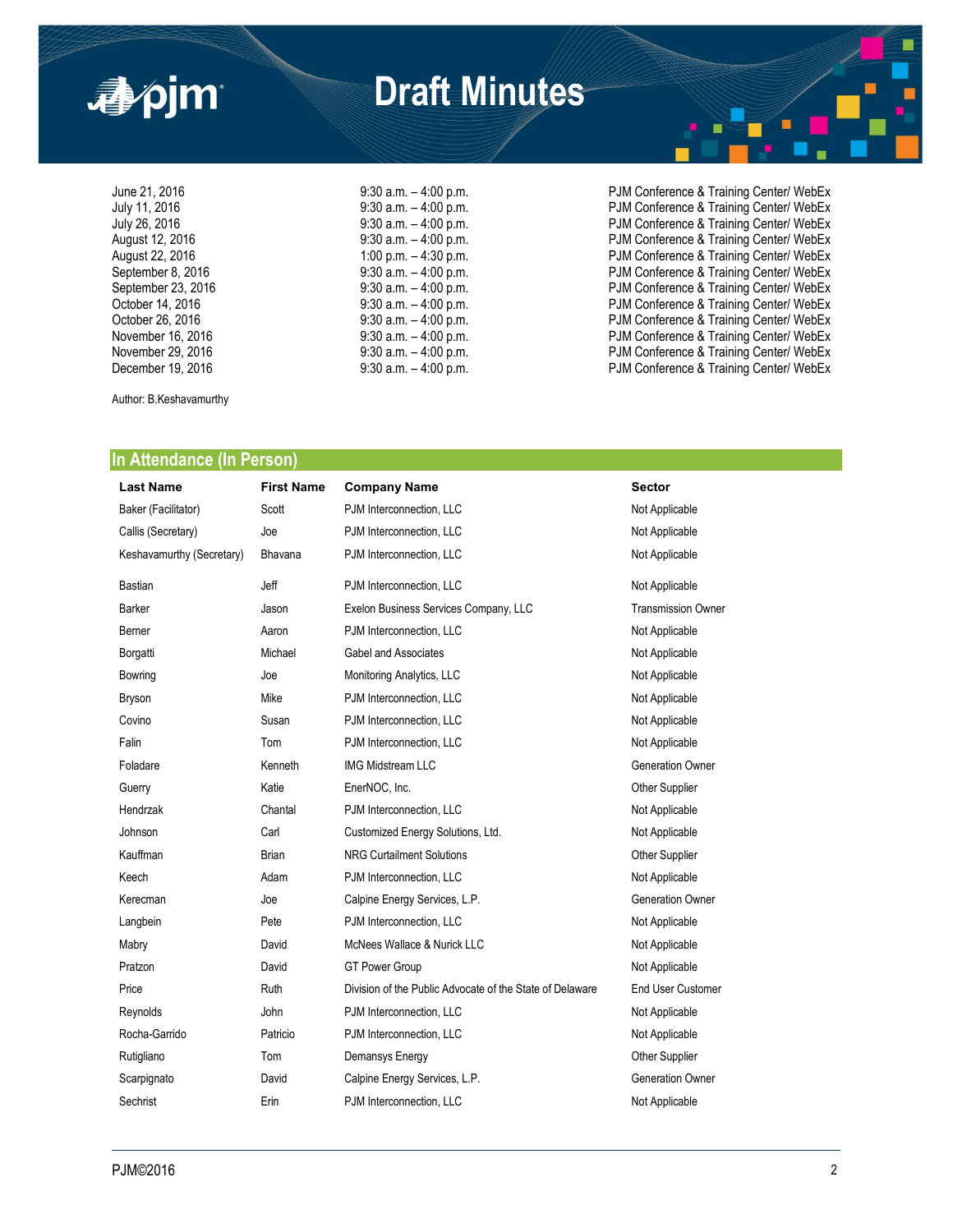

**<br />
a**pjm

Stadelmeyer Rebecca PJM Interconnection, LLC Not Applicable Not Applicable Tribulski **Manufer** Jennifer PJM Interconnection, LLC Not Applicable Whitehead **Jeffrey** Direct Energy Business Marketing, LLC **Other Supplier** Wilson **Million** James Wilson Energy Economics Mother and Mot Applicable

### **In Attendance (WebEx / Teleconference)**

| <b>Last Name</b> | <b>First Name</b> | <b>Company Name</b>                                 | <b>Sector</b>             |
|------------------|-------------------|-----------------------------------------------------|---------------------------|
| Anders           | David             | PJM Interconnection, LLC                            | Not Applicable            |
| Azar             | Abe               | DB Energy Trading LLC                               | <b>Other Supplier</b>     |
| <b>Benchek</b>   | Jim               | FirstEnergy Solutions Corp.                         | <b>Other Supplier</b>     |
| Berger           | Ken               | Dominion Virginia Power                             | Not Applicable            |
| Bhavaraju        | Murty             | PJM Interconnection, LLC                            | Not Applicable            |
| Bloom            | David             | <b>Baltimore Gas and Electric Company</b>           | <b>Transmission Owner</b> |
| <b>Bodkin</b>    | Sean              | Dominion Virginia Power                             | Not Applicable            |
| Bolan            | Martin            | FirstEnergy Solutions Corp.                         | <b>Transmission Owner</b> |
| <b>Bruce</b>     | Susan             | McNees Wallace & Nurick LLC                         | Not Applicable            |
| Campbell         | <b>Bruce</b>      | EnergyConnect                                       | <b>Other Supplier</b>     |
| Canter           | David             | Appalachian Power Company                           | <b>Transmission Owner</b> |
| Carmean          | Gregory           | <b>OPSI</b>                                         | Not Applicable            |
| Chen             | Jennifer          | Natural Resources Defense Council                   | Not Applicable            |
| Croop            | Danielle          | PJM Interconnection, LLC                            | Not Applicable            |
| Cummings         | <b>Bridgid</b>    | PJM Interconnection, LLC                            | Not Applicable            |
| Davis            | Connie            | City of Cleveland, DPU, Div of Cleveland Public Pwr | Electric Distributor      |
| Demuynck         | Rene              | New Jersey Board of Public Utilities                | Not Applicable            |
| DeNavas          | Joseph            | Potomac Electric Power Company                      | Electric Distributor      |
| Domian           | Christin          | Mitsubishi Electric Power Products Inc.             | Not Applicable            |
| Doremus          | Steven            | EnerNOC, Inc.                                       | Other Supplier            |
| Dugan            | Chuck             | East Kentucky Power Cooperative, Inc.               | <b>Transmission Owner</b> |
| Esposito         | Pati              | TransCanada Power Marketing Ltd.                    | <b>Other Supplier</b>     |
| Farber           | John              | DE Public Service Commission                        | Not Applicable            |
| Feierabend       | <b>Rick</b>       | Dominion Virginia Power                             | Not Applicable            |
| Filomena         | Guy               | Customized Energy Solutions, Ltd.                   | Not Applicable            |
| Fitch            | Neal              | NRG Power Marketing LLC                             | <b>Generation Owner</b>   |
| Fram             | Benjamin          | Monitoring Analytics, LLC                           | Not Applicable            |
| Garnett          | Bryan             | Duke Energy Ohio                                    | <b>Transmission Owner</b> |
| Gebolys          | Debbie            | Public Utilities Commission of Ohio                 | Not Applicable            |
| Gledhill         | Andrew            | PJM Interconnection, LLC                            | Not Applicable            |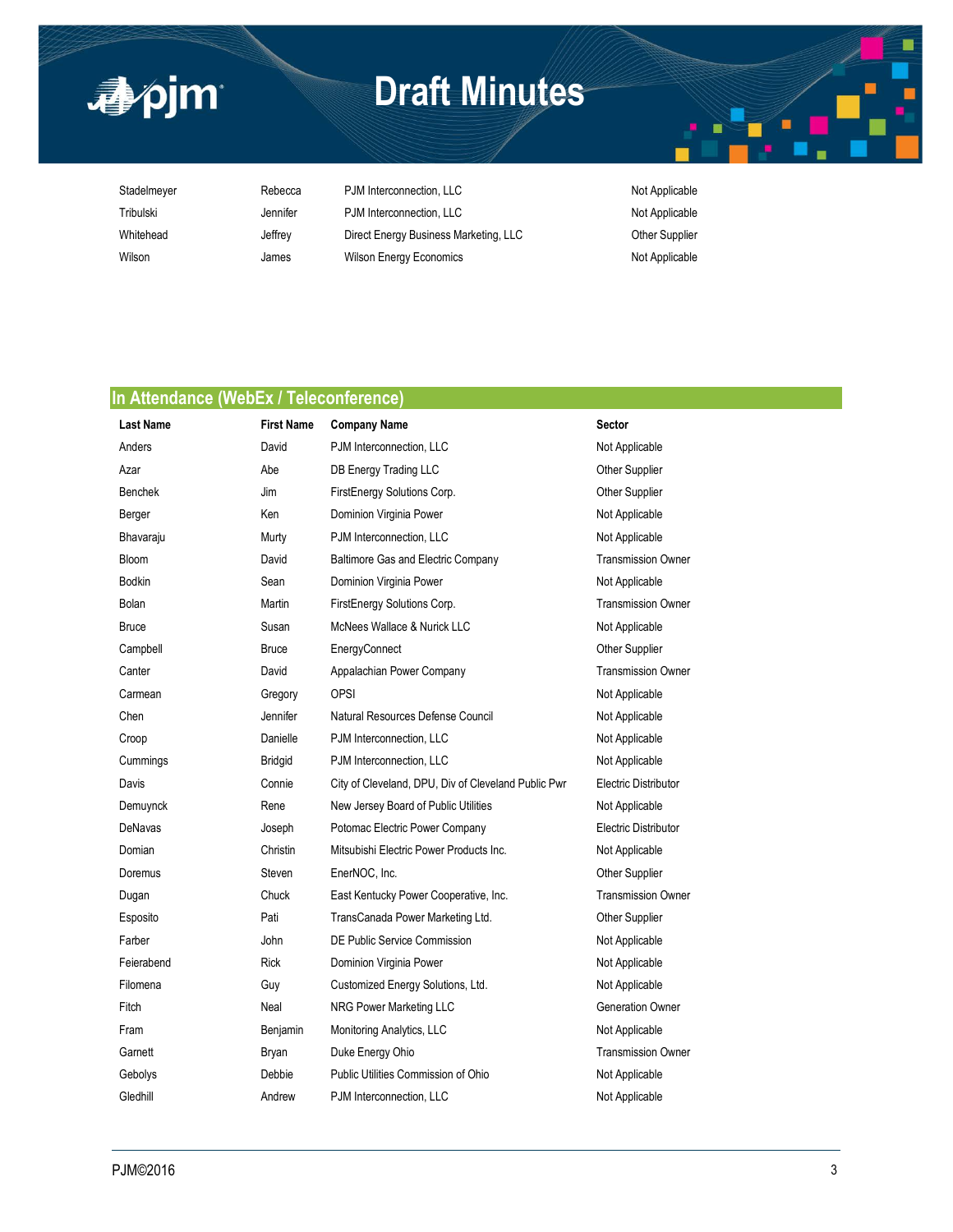

| Griffiths   | Dan          | Consumer Advocates of PJM States               | Not Applicable              |
|-------------|--------------|------------------------------------------------|-----------------------------|
| Hagaman     | Derek        | GT Power Group                                 | Not Applicable              |
| Hanser      | Erik         | Michigan Public Service Commission             | Not Applicable              |
| Hilaski     | <b>Steve</b> | Potomac Electric Power Company                 | Electric Distributor        |
| Horstman    | Andrew       | Wabash Valley Power Association, Inc.          | Electric Distributor        |
| Horstmann   | John         | Dayton Power & Light Company                   | <b>Transmission Owner</b>   |
| Horton      | Dana         | Appalachian Power Company                      | <b>Transmission Owner</b>   |
| Hyatt       | John         | Monitoring Analytics, LLC                      | Not Applicable              |
| Hyzinsky    | Tom          | Talen Energy Marketing, LLC                    | <b>Generation Owner</b>     |
| Jackson     | Michaela     | EDF Trading North America, LLC                 | Other Supplier              |
| Jacobs      | Mike         | Xtreme Power                                   | Not Applicable              |
| Kaczanowski | Marek        | Baltimore Gas and Electric Company             | <b>Transmission Owner</b>   |
| Karrasch    | Kim          | Interstate Gas Supply, Inc.                    | Other Supplier              |
| Kelly       | Stephen      | Brookfield Energy Marketing LP                 | Other Supplier              |
| Kenney      | Susan        | PJM Interconnection, LLC                       | Not Applicable              |
| Kilgallen   | Kevin        | <b>Emerald Energy</b>                          | Not Applicable              |
| Kingston    | Amber        | North Carolina Electric Membership Corporation | Electric Distributor        |
| Lacey       | Frank        | Enerwise Global Technologies, Inc.             | Other Supplier              |
| Lacy        | Catharine    | Dominion Virginia Power                        | Not Applicable              |
| Ma          | Alex         | Invenergy, LLC                                 | <b>Generation Owner</b>     |
| Marton      | David        | FirstEnergy Solutions Corp.                    | <b>Transmission Owner</b>   |
| Marzewski   | Skyler       | Monitoring Analytics, LLC                      | Not Applicable              |
| Matheson    | Doug         | EnerNOC, Inc.                                  | Other Supplier              |
| Midgley     | Sharon       | Exelon Generation Co., LLC                     | <b>Generation Owner</b>     |
| Miller      | John         | Commonwealth Edison Company                    | <b>Transmission Owner</b>   |
| Norton      | Chris        | American Municipal Power, Inc.                 | Electric Distributor        |
| O'Connell   | Robert       | Main Line Electricity Market Consultants       | Not Applicable              |
| Ondayko     | <b>Brock</b> | Appalachian Power Company                      | <b>Transmission Owner</b>   |
| O'Neill     | Jack         | PJM Interconnection, LLC                       | Not Applicable              |
| Pakela      | Greg         | DTE Energy Trading, Inc.                       | Other Supplier              |
| Peoples     | John         | Duquesne Light Company                         | <b>Transmission Owner</b>   |
| Phillips    | Amanda       | Wabash Valley Power Association, Inc.          | <b>Electric Distributor</b> |
| Poulos      | Greg         | EnerNOC, Inc.                                  | Other Supplier              |
| Powers      | Sean         | Linde Energy Services, Inc.                    | End User Customer           |
| Rajan       | Abhijit      | <b>Dominion Resources</b>                      | Not Applicable              |
| Reuter      | Robert       | Potomac Electric Power Company                 | Electric Distributor        |
| Rohrbach    | John         | Southern Maryland Electric Cooperative         | Electric Distributor        |
| Rugh        | Chris        | EverPower Commercial Services, LLC             | <b>Generation Owner</b>     |
| Salaneck    | Alexandra    | Monitoring Analytics, LLC                      | Not Applicable              |
| Sasser      | Jonathan     | Customized Energy Solutions, Ltd.              | Not Applicable              |
| Schuyler    | Ken          | PJM Interconnection, LLC                       | Not Applicable              |
| Scoglietti  | Barbara      | Tangent Energy Solutions, Inc.                 | Other Supplier              |

É

 $\blacksquare$